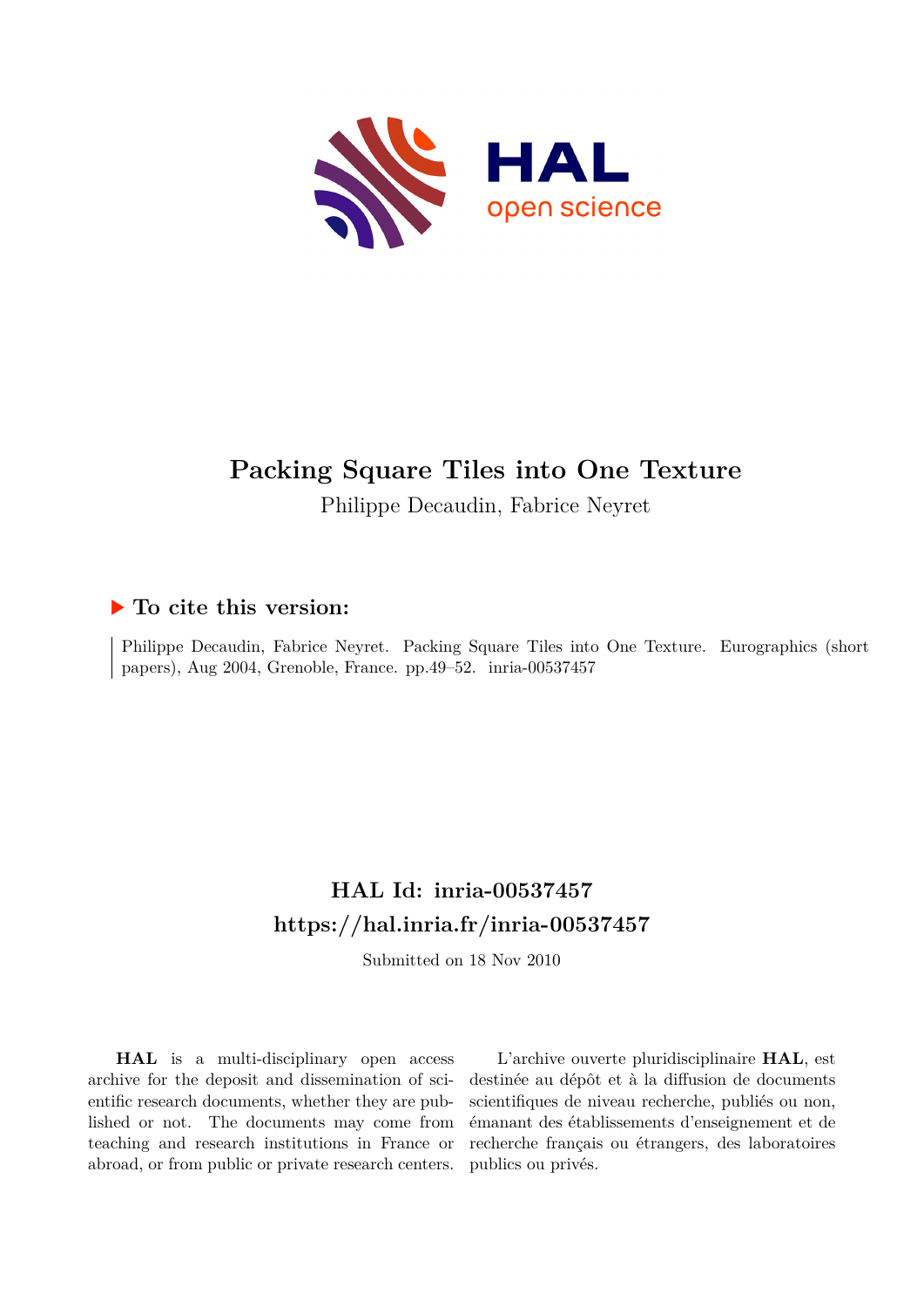## **Packing Square Tiles into One Texture**

Philippe Decaudin<sup>∗</sup>

Fabrice Neyret<sup>∗</sup>

GRAVIR/IMAG-INRIA, Grenoble, France

### **Abstract**

This paper deals with the packing of square tiles of the same size into one texture. Texture size is constrained by *the graphics hardware. In particular, width and height resolutions must be powers of two.* To cover the whole texture and avoid space loss, common schemes pack a number of tiles that is a power of two. We show that numbers of tiles like 5, 13, 17, 25, 34 and others can also be reached without wasting memory. To *achieve this, our scheme takes advantage of texture rotation and the wrapping capability of texture-addressing, which gives a torus topology to the texture space.*

## **Keywords**

*textures, tiling.*

## **1. Introduction**

Sets of square texture tiles of the same size are often used in Computer Graphics, especially for real-time 3D applications (VR, video games, etc.). For instance, such tiles are often assembled to map large surfaces like terrains. Animated textures for real-time applications are also often represented by a set of textures, one of them being picked at each frame. [\[Sta97,](#page-4-0) [NC99,](#page-4-1) [CSHD03,](#page-4-2) [DN04\]](#page-4-3) also use sets of tiles to achieve aperiodic texture mapping. These tiles can also be used as a basis to generate procedural textures by programming the graphics hardware [\[LN03\]](#page-4-4).

It is often important to gather the tiles together in one large texture. This technique avoids performance penalty due to graphic context switching while rendering. It is also easier to manage one large texture instead of a set a small ones when managing the application resources (loading, saving, conversions, etc.). These arguments remain true even for nonsquare tiles. For instance, texture *atlases* are often packed in one texture as well [\[MYV93\]](#page-4-5).

However graphic boards and graphic libraries impose constraints on texture sizes [\[SWN](#page-4-6)<sup>\*</sup>03]:

- The width and height of textures must be power of two  $(2^a \times 2^b)$ . Therefore, the ratio between the width and the height is also a power of two. Some recent graphic boards allow *non-power of two* texture sizes, but with restrictions limiting their use. For such "non-power of two" textures, MIP-mapping is not allowed, and not all compressed texture formats are available [\[Mic03\]](#page-4-7).
- The width and height cannot exceed a maximum value. Common maximum value of today's hardware is 2048 or 4096. This restriction is another argument for not wasting space.

In the following we will only consider square tiles of same size, and simply refer to them as *tiles*.

These texture constraints make it difficult to pack an arbitrary number *N* of tiles in one texture without too much space loss. If *N* is a power of two, the tiles can fit into a constrained texture without space loss (see fig. [1\)](#page-2-0). But if *N* is in-between these values, the space left empty in the texture

<sup>1</sup>\* e-mails: Firstname.Name@imag.fr

<sup>.</sup> web: http://www-evasion[.imag.fr/Publications/2004/DN04b/](http://www-evasion.imag.fr/Publications/2004/DN04b/) <http://www.antisphere.com>

c The Eurographics Association 2004.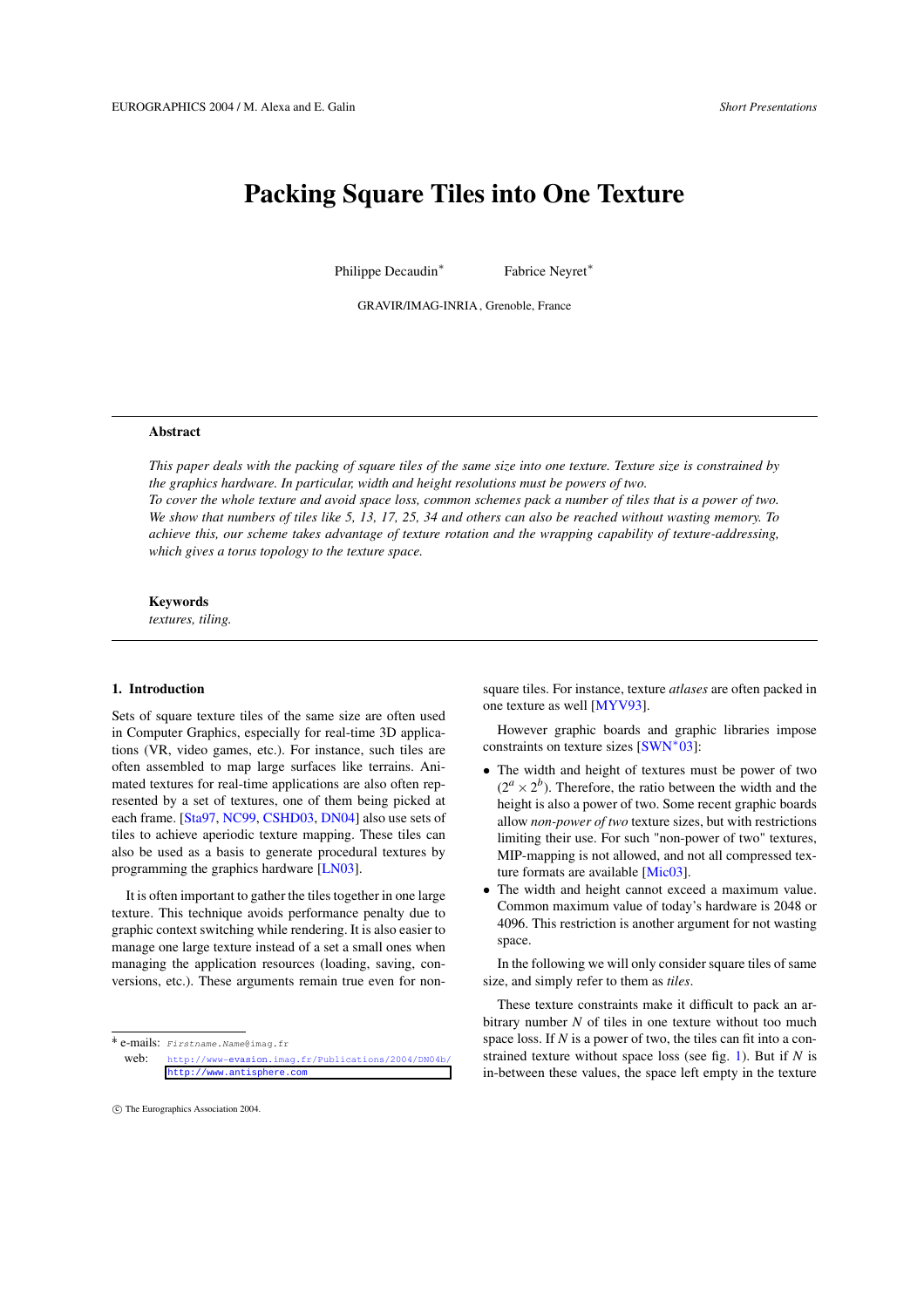<span id="page-2-3"></span>can be considerable. For instance, to pack 5 tiles, one might choose a texture that can contain up to 8 tiles, leaving 3 of them empty. It implies that 37% of the texture is unused. The gap between successive powers of two increases very fast, making the average space loss growing consequently with *N*.



**Figure 1:** *Common packing of* 2 *n tiles.*

<span id="page-2-0"></span>This short paper presents a scheme that allows *N* to take other values than powers of two tiles without space loss. Not all numbers can be reached, but we show that numbers like 5, 13, 17, 25, 34 and others can be reached. This reduces the distance between two reachable numbers, thus greatly reducing the space loss for other values of *N*.

Our scheme relies on two properties of textureaddressing:

- The texture has a torus topology (opposite borders cycle), because texture addresses wrap. This is done by setting the GL\_REPEAT mode in OpenGL, or D3DTADDRESS\_WRAP mode in DirectX.
- Rotations of the texture can be easily addressed. This is done by setting a texture matrix, or by modifying the texture coordinates of the mesh on which the texture is mapped.

Note that we do not use the capability of addressing stretched texture. Stretching the tiles can be a solution to fill the whole texture. But this is equivalent to leaving the tiles unstretched and having empty space.

Lot of work has been done on tilings and their applications [\[GS86\]](#page-4-8). Mathematicians have studied the problem of packing tiles, and especially square tiles [\[Fri98,](#page-4-9) [Jen95\]](#page-4-10). Best known packing of an arbitrary number of tiles might result in complex scheme, as shown on figure [2](#page-2-1) for 10 and 17 tiles, and space is still lost. But the wrapping capability to address textures changes the problem. A more suitable packing scheme for non-power of two numbers of tiles can be found. Using our scheme, 10 and 17 tiles can fit exactly into a square texture, as seen on figure  $3(e)$  $3(e)$  and  $3(g)$ . This scheme is described in section [2.](#page-2-2)

Our discussion is focused on the number of tiles that can fit into a constrained texture, independently of their resolution. But the resolution of tiles and the texel resampling due to tiles rotation must also be taken into account to determine the final resolution of the texture. This is discussed in section [3.](#page-4-11)



<span id="page-2-1"></span>**Figure 2:** *Best known packing of 10 and 17 tiles without wrapping (from [\[Fri98\]](#page-4-9)).*

## <span id="page-2-2"></span>**2. Packing tiles**

This section presents the principle used to build schemes for packing tiles into a texture other than the common power-oftwo ones shown on figure [1.](#page-2-0) It also presents how to combine them to increase the count of reachable numbers of tiles, and therefore partially fill the gap between those numbers.

In the following, we will use the notation  $\times n$  to denote a scheme that packs *n* tiles.

## **2.1.** Common  $\times$  2 and  $\times$ *n*<sup>2</sup> packing schemes

Figure [3](#page-3-0)*(a)left* shows the common way of packing two tiles in a texture. The result texture is not square, but constraint on ratio between width and height is enforced.

Nevertheless, two tiles can be packed into a *square* texture, thanks to wrapping and a  $45^\circ$  rotation. This scheme is shown on figure [3](#page-3-0)*(a)right*. Such a packing scheme can be useful to avoid the building of non-square textures if needed.

This  $\times 2$  scheme can be combined with another  $\times n$ schemes to pack 2*n* tiles. *E.g.*, for  $n = 2$ , we get the  $\times 4$ scheme of figure [3](#page-3-0)*(b)*.

Regular subdivisions of a square texture result in  $n^2$  tiles. For instance, figure  $3(c)$  $3(c)$  shows the trivial  $\times$ 9 scheme.

## **2.2.**  $\times$   $(n^2 + k^2)$  **packing scheme**

Let consider the packing of *five* tiles.

This can be obtained by subdividing a square by drawing lines from the center of a border to an opposite corner as shown on figure [3](#page-3-0)*(d)*. Considering wrapping, we get five regions, and it can easily be proven that they are squares and have equal sizes.

By combining this scheme with the previous  $\times$ 2 scheme, one can pack  $2^p 5$  tiles. *E.g.*, scheme  $\times 10$  (*i.e.*  $2^1 5$ ) is shown on figure [3](#page-3-0)*(e)*. Scheme [3](#page-3-0)*(e)left* (resp. [3](#page-3-0)*(e)right*) is obtained by combining schemes [3](#page-3-0)*(d)* and [3](#page-3-0)*(a)left* (resp. [3](#page-3-0)*(a)right*).

By combining  $\times$ 5 with itself and with  $\times$ 2, we can pack  $2^{p_2}5^{p_5}$  tiles, where  $p_2$  and  $p_5$  are any positive integers. Therefore 25, 50, 100, 125,... tiles can be packed lossless.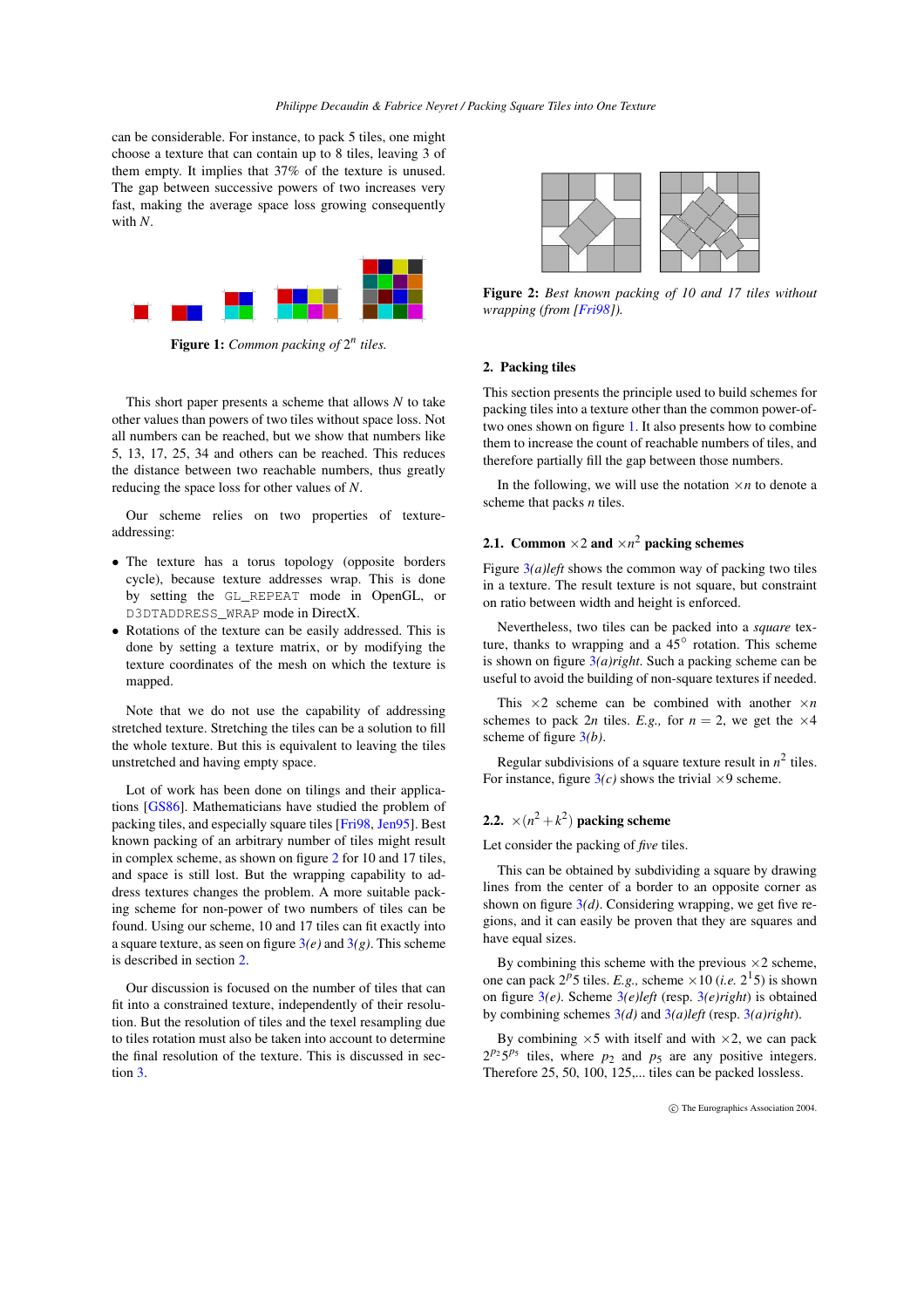*Philippe Decaudin & Fabrice Neyret / Packing Square Tiles into One Texture*



<span id="page-3-0"></span>**Figure 3:** *Packing schemes (resolution not conserved).*

## **Generalization:**

To build a  $\times (n^2 + k^2)$  packing scheme where *n* and *k* are two positive integers with  $k \leq n$ , we start from a  $n \times n$  square. We subdivide it with two sets of parallel slanted lines (figure [4\)](#page-3-1): one of slope  $\frac{n}{k}$  going through points  $(i,0)$ , and one of slope  $-\frac{k}{n}$  going through points  $(0, i)$ , where *i* is an integer.

We prove that this construction results in  $n^2 + k^2$  tiles:



<span id="page-3-1"></span>**Figure 4:** Construction of the  $n^2 + k^2$  scheme (here,  $n = 3$ *and*  $k = 2$ *).* 

Consider the line of slope  $\frac{n}{k}$  which go through the upperleft corner of the texture. Its angle  $\alpha$  with the x-axis is such as  $\tan \alpha = \frac{k}{n}$ . The construction projects the *n* subdivisions of a texture border onto this line, which shrinks them by cos $\alpha$ . So, in relation to the initial  $n \times n$  non-slanted grid, each tile will be shrinked by  $\cos^2 \alpha$ . Thus, there are  $1/\cos^2 \alpha$ more tiles in the slanted grid than in the initial one, with  $\tilde{n}^2 = n^2 / \cos^2 \alpha$ .

Since  $1/\cos^2 \alpha = 1 + \tan^2 \alpha$ ,  $\tilde{n}^2 = n^2(1 + (\frac{k}{n})^2) = n^2 + k^2$ , we have built  $n^2 + k^2$  tiles.

This defines schemes to pack  $n^2 + k^2$  tiles, with  $k \leq n$ . This provides a set  $\{m_i\}$  of directly reachable numbers. Then, by combining these schemes, any tile number *N* of the form  $N = \prod_i m_i^{\overline{p}_i}$ , where  $\{p_i\}$  are any positive integers, can be reached.

| k<br>n٦        | 0   | 1              | 2   | 3   | 4   | 5   | 6   | 7   | 8   | 9   | 10          | 11 |  |
|----------------|-----|----------------|-----|-----|-----|-----|-----|-----|-----|-----|-------------|----|--|
| 0              |     |                |     |     |     |     |     |     |     |     |             |    |  |
| 1              | 1   | $\overline{2}$ |     |     |     |     |     |     |     |     |             |    |  |
| $\overline{c}$ | 4   | 5              | 8   |     |     |     |     |     |     |     |             |    |  |
| 3              | 9   | 10             | 13  | 18  |     |     |     |     |     |     |             |    |  |
| 4              | 16  | 17             | 20  | 25  | 32  |     |     |     |     |     |             |    |  |
| 5              | 25  | 26             | 29  | 34  | 41  | 50  |     |     |     |     |             |    |  |
| 6              | 36  | 37             | 40  | 45  | 52  | 61  | 72  |     |     |     |             |    |  |
| 7              | 49  | 50             | 53  | 58  | 65  | 74  | 85  | 98  |     |     |             |    |  |
| 8              | 64  | 65             | 68  | 73  | 80  | 89  | 100 | 113 | 128 |     |             |    |  |
| 9              | 81  | 82             | 85  | 90  | 97  | 106 | 117 | 130 | 145 | 162 |             |    |  |
| 10             | 100 | 101            | 104 | 109 | 116 | 125 | 136 | 149 | 164 | 181 | 200         |    |  |
| 11             | 121 | 122            | 125 | 130 | 137 | 146 | 157 | 170 | 185 |     | 202 221 242 |    |  |
| ÷              |     |                |     |     |     |     |     |     |     |     |             |    |  |

<span id="page-3-2"></span>**Figure 5:** Values of N for all the possible schemes  $n^2 + k^2$ . *Remarkable values of N are in grey: they are prime numbers and cannot be decompose in product of other values, and then they cannot be obtained by combining other schemes.*

Figure [5](#page-3-2) shows the values of *N* that can be reached by applying the  $n^2 + k^2$  scheme.